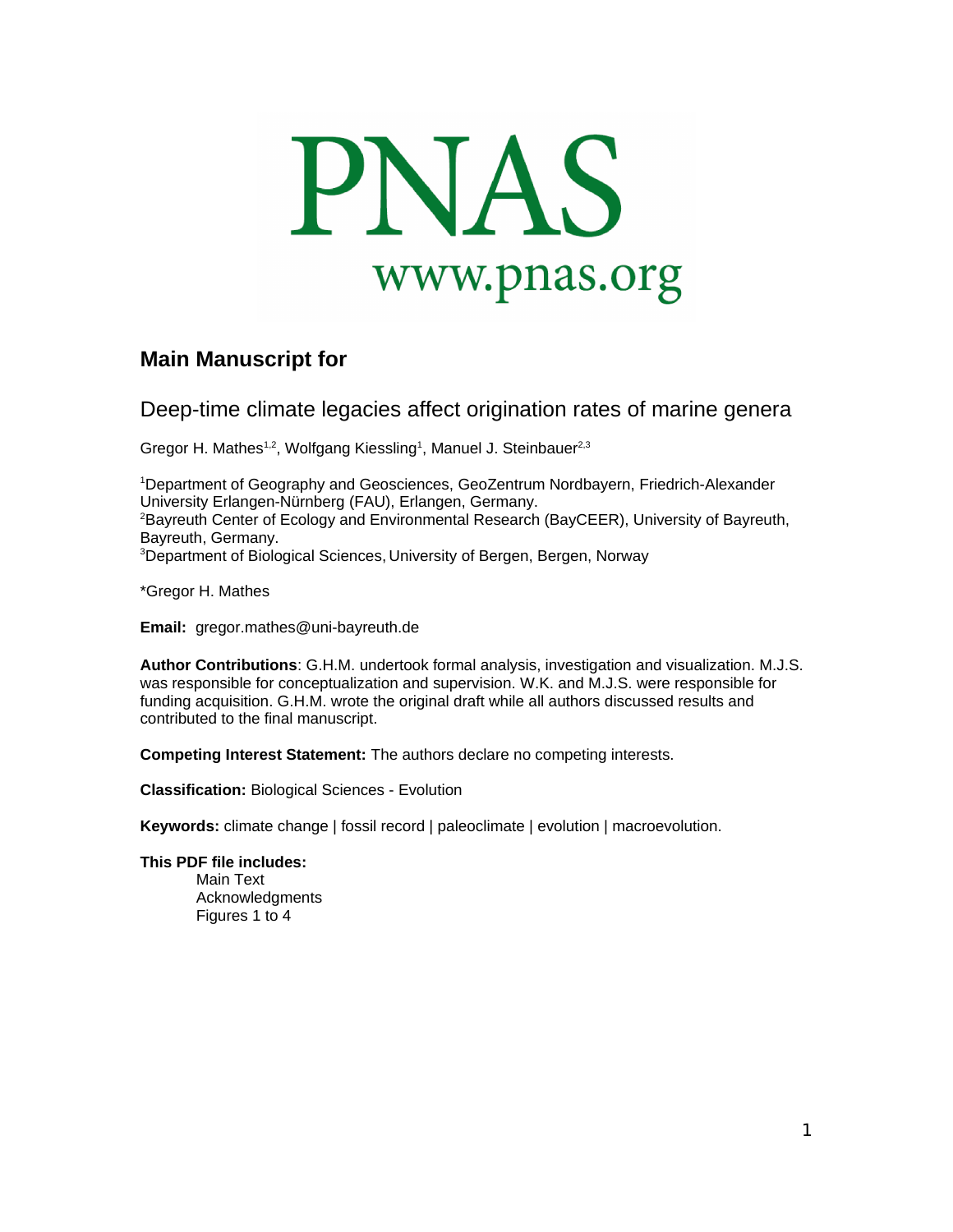### **Abstract**

Biodiversity dynamics are shaped by a complex interplay between current conditions and historic legacy. The interaction of short and long-term climate change may mask the true relationship of evolutionary responses to climate change if not specifically accounted for. These paleoclimate interactions have been demonstrated for extinction risk and biodiversity change but their importance for origination dynamics remains untested. Here we show that origination probability in marine fossil genera is strongly affected by paleoclimate interactions. Overall, origination probability increases by 27.8% (95% Confidence Interval [27.4%, 28.3%]) when a short-term cooling adds to a long-term cooling trend. This large effect is consistent through time and all studied groups. The mechanisms of the detected effect might be manifold but are likely connected to increased allopatric speciation with eustatic sea level drop caused by sustained global cooling. We tested this potential mechanism through which paleoclimate interactions can act on origination rates by additionally examining a proxy for habitat fragmentation. This proxy, continental fragmentation, has a similar effect on origination rates as paleoclimate interactions, supporting the importance of allopatric speciation through habitat fragmentation in the deep-time fossil record. The identified complex nature of paleoclimate interactions might explain contradictory conclusions on the relationship between temperature and origination in the previous literature. Our results highlight the need to account for complex interactions in evolutionary studies both between and among biotic and abiotic factors.

### **Significance Statement**

The effect of climate change on biodiversity is dependent on previous climatic trends. For example climate warming is more deleterious when added to a long-term warming trend. We tested how the interaction of short and long-term climate change affects origination rates through time. Using data from the marine fossil record, we show that origination rates in the last 485 million years tend to increase when climate cooling is superimposed on longer-term cooling trends. These findings might clarify the ongoing debate on the relationship between climate and origination and underline the complexity of evolutionary dynamics and the presence of intricate interactions in Earth's system.

### **Main Text**

### **Introduction**

Biodiversity responses to modern climate change are dependent on past climate (1–3). Climate legacies were important drivers of both extinction and diversification dynamics in the Quaternary (3–6). However, the effect of these legacies on deep-time origination dynamics is largely unknown.

The interaction of climate change with previous climate might affect origination dynamics through a variety of ecological mechanism. If short-term change adds to a long-term temperature trend in the same direction (e.g. a short-term cooling following a prolonged cooling trend), species are less likely to have adaptations to the climatic situation due to niche conservatism (7–9). This lack of adaptation to climatic conditions might result in bottleneck and subsequent founder effects, as well as ecological releases (10– $12$ ). Such ecological effects influence rates of evolution and speciation (13, 14). Additionally, climate history can hypothetically drive origination rates of marine genera through global sea level changes, affecting the amount of habitat fragmentation in the continental shelf area. Habitat fragmentation and loss is correlated with the intensity of ecological interactions (15–17) and speciation rates (18, 19).

Building on these ecological concepts through which past climate might affect origination dynamics, we expect that the interaction between climate change and previous temperature trends is a strong determinant of origination rates in the deep-time fossil record. We hypothesize that origination processes are more strongly influenced by temperature change if the change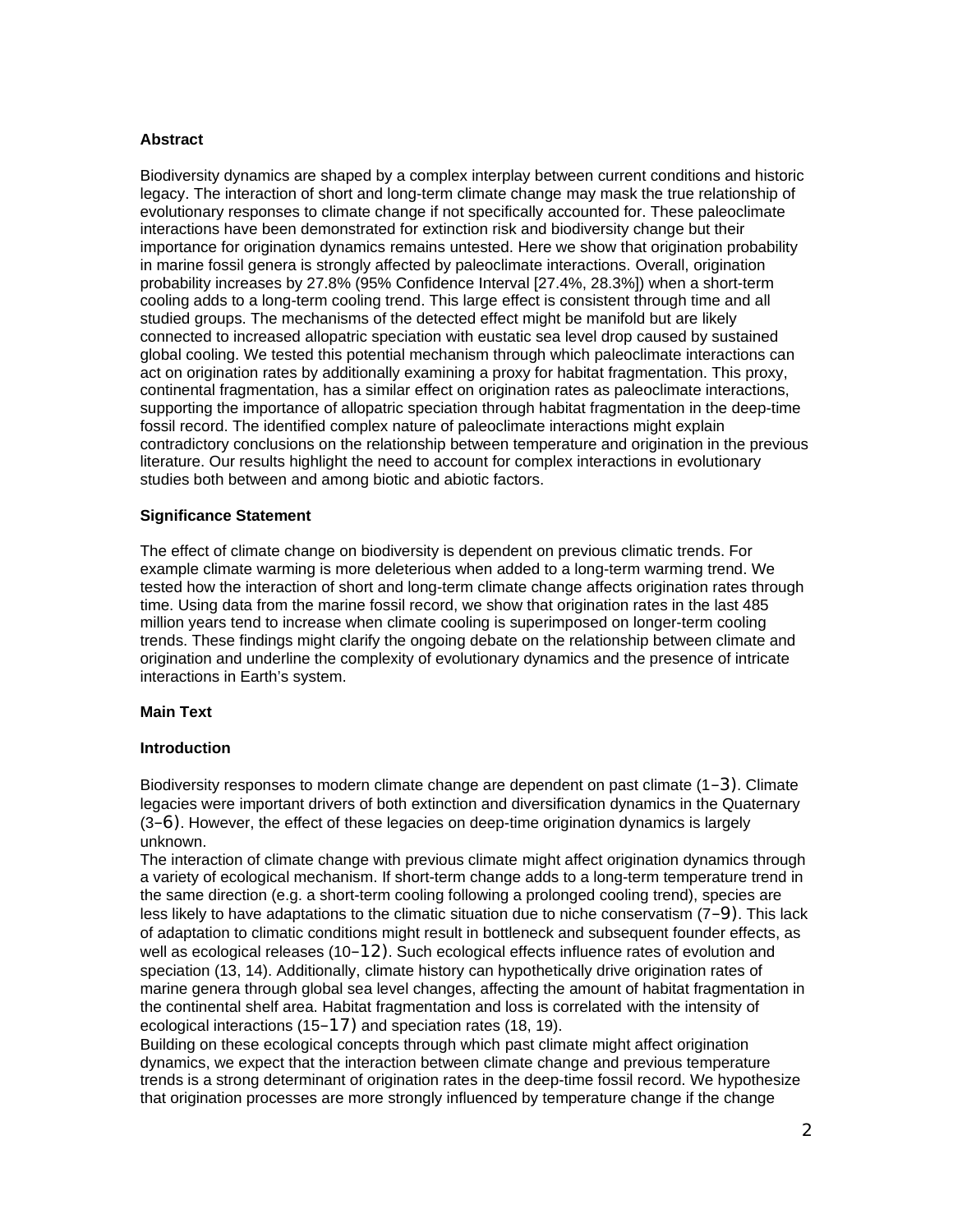adds to a previous temperature trend in the same direction (synergistic paleoclimate interaction) rather than if the focal change withdraws previous trends (antagonistic paleoclimate interaction). Among synergistic paleoclimate interactions, we expect to detect a weakened origination signal after cooling-cooling due to the "common cause" of sampling biases and biological signal that is driven by low sea levels (20).

Here we analyze how global trajectories of past climate can affect origination probabilities of twelve marine fossil phyla in the last 485 million years (Annelida, Arthropoda, Brachiopoda, Bryozoa, Chordata, Cnidaria, Echinodermata, Foraminifera, Hemichordata, Hyolitha, Mollusca, Porifera). We use paleoclimate interactions as explanatory variables, which are defined as the interaction of short-term temperature change with long-term temperature trends. We first apply regression models using paleo-temperature estimates and sample-standardized genus-level fossil data using a dynamic modeling framework. Dynamic implies that we let the long-term trend vary for each paleoclimate interaction, and subsequently select the best performing model. We then test whether cumulative paleoclimate interactions increase the origination probability of fossil taxa. Our results show, on average, a substantial increase in origination rates when a short-term cooling adds to a long-term cooling trend. To estimate whether this increase is caused by a reduction in available habitat space subsequently to cooling-cooling paleoclimate interaction, we also analyze the effect of a proxy for shelf-area habitat space on origination rates using the same modeling framework.

### **Results**

### *Origination probability*

Cooling-cooling paleoclimate interactions concurred with an increased origination probability (Fig. 1, Table S1). We compared the origination probability for marine groups per paleoclimate interaction, based on the output of our regression models. The overall origination probability was lower after cooling-warming, warming-cooling, and warming-warming paleoclimate interactions compared to the average origination probability of 13.3% per geological stage. To the contrary, cooling-cooling paleoclimate interactions coincides with an increased mean origination probability of 15.1%, whereas the origination probability in all other cases was 11.4%.

### *Effect size*

The effect of cooling-cooling paleoclimate interactions on origination probability is large (Fig. 2, Table S2). The absolute difference between the mean origination probability of cooling-cooling compared to all other paleoclimate interactions was 3.7 (95% Confidence Interval (CI) [3.7, 3.8]). This difference represents a 27.8% percentage increase compared to all other interactions (95% CI [27.4%, 28.3%]). We used the Cohen's d statistic to compute the effect size as a standardized measure. Cohen's d for cooling-cooling was greater than 1, indicating a large effect size. All results for the absolute difference, the percentage change, and the effect size are based on generalized mixed effect models and stay consistent when analyzed in a Bayesian regression framework (Fig.2).

#### *Group differences*

We additionally tested whether cooling-cooling paleoclimate interactions raised the origination probability of all studied marine groups and if the signal remains robust through time (Fig. 3, Table S3). This was the case for all major phyla with sufficient data and throughout all 80 geologic stages, as all log-odds values including 95% CI's were above zero. Among all groups, Arthropoda, Brachiopoda, and Bryozoa showed an above average response to cooling-cooling paleoclimate interactions. Through time, the Paleozoic Era showed the highest origination probabilities which then decrease through time, with the lowest values present in the Cenozoic Era. This decrease over time is mainly driven by changing abundances of taxa (Fig. S13). Note that we excluded the Cambrian from the analysis due to insufficient data (see Methods section). Genera from onshore settings showed a greater response to cooling-cooling paleoclimate interactions of 8.5% (95% credible interval [7.1%, 9.8%]) compared to genera from offshore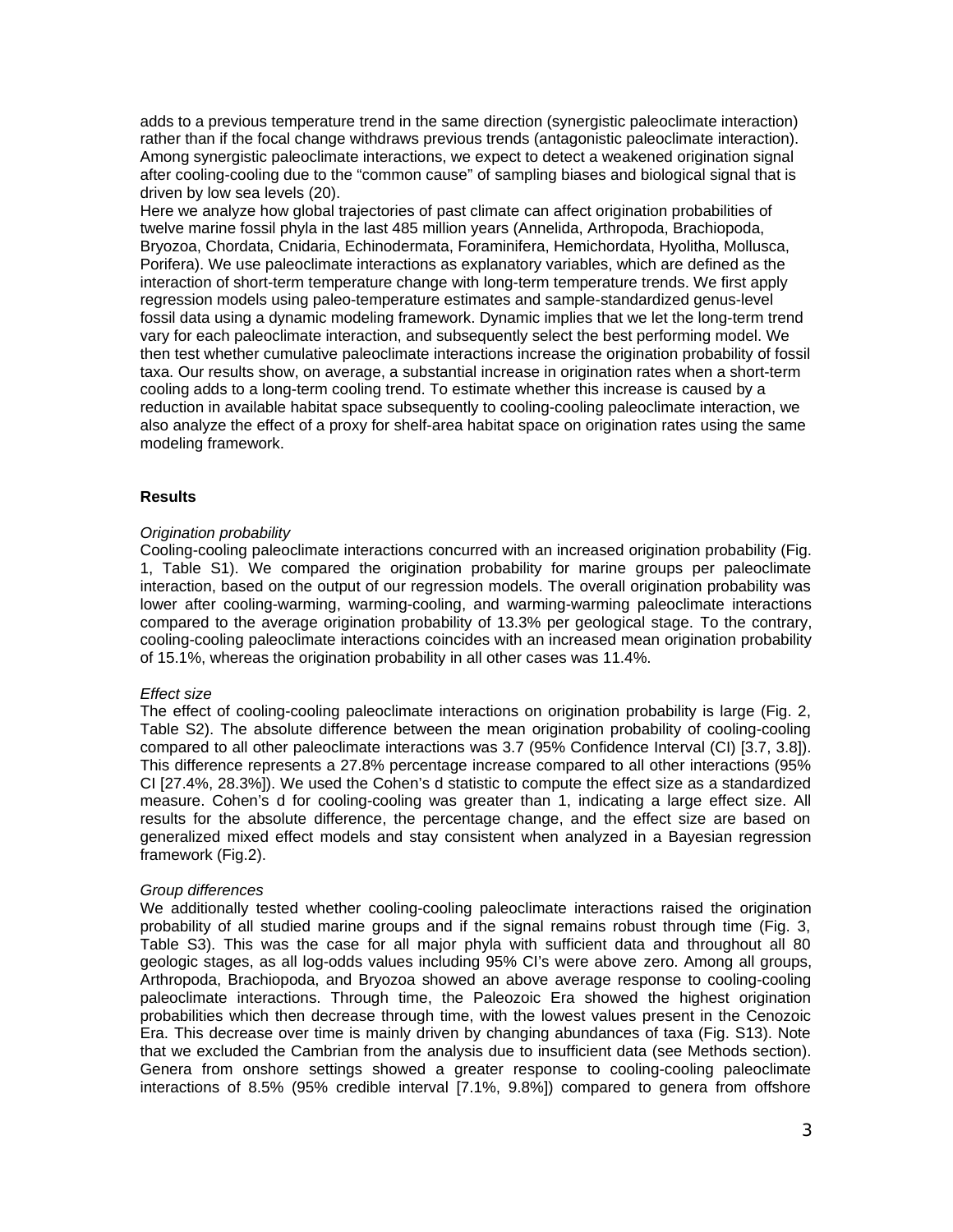settings (Fig. S1). Our large effect size of cooling-cooling interactions on origination probability remained consistent throughout all studied groups and throughout the whole Phanerozoic.

#### *Continental fragmentation*

Approximating potential causal paths through which paleoclimate interactions can act on origination rates, we further tested the effect of continental fragmentation on origination within our modeling framework. We found that a short-term increase in continental fragmentation following on a long-term increase coincides with a substantial spike in origination rates (Fig. 4). The origination probability after such a continental fragmentation interaction was 22% (95% CI [21.1%, 23%]) greater than the average origination rate.

### **Discussion**

The interplay of short-term climate cooling adding to a long-term average global cooling coincided with a profound increase of origination probability. We found this effect to be consistent through time and across all studied groups. Previous studies on the relationship between temperature and origination came to ambiguous conclusions, ranging from a negative relationship (21), no relationship (22, 23), to a positive one (24). Our results show that the relationship between origination rates and temperature is dependent on baseline conditions, which were not previously considered. The large effect size and the conditional dependency of paleoclimate interactions may have obscured any apparent relationship between temperature and origination in previous analysis. Explicitly accounting for dynamic interactions will hence provide a more robust foundation to assess the relationship between Phanerozoic marine diversity and climate. This has been recently demonstrated for modern terrestrial and marine assemblages, where biodiversity responses to recent climate change were conditional on the baseline climate (1). Our results are remarkable as we expected to detect a weakened origination signal after coolingcooling paleoclimate interactions due to the "common cause" hypothesis (20). Sampling biases caused by low sea levels partly arise from the removal of originating taxa from the fossil record or a shift of their detection to a later origination datum, leading to an artificially reduced origination probability. These extrinsic biases of fossil data cannot be addressed by sampling standardization (25). The large effect size of cooling-cooling paleoclimate interactions might hence even be an underestimation of the true magnitude. However, we only tested the effect of temperature on origination rates and did not include other environmental parameters (e.g., sea-level, nutrient input) which could be more direct drivers of origination rates than temperature (26). Nevertheless, current research shows that temperature remains a significant predictor of origination rates after accounting for additional environmental parameters (24). Further, temperature can act as a topdown effect, driving the change in other environmental parameters such as sea-level and shelf area weathering. Directly correlating temperature to origination rates, instead of fitting additional mediatory variables, might hence give a more precise estimate of the relationship between climate and origination dynamics.

Other abiotic factors affecting origination probability are not related to temperature. Continental fragmentation can increase the number of geographic barriers restricting animal movement and thus enhancing allopatric speciation rates (27–29). Our results show that the effect of fragmentation on origination rates is particularly large when an increase in continental fragmentation adds to a previous long-term increase. A drop in eustatic sea level is an additional driver for habitat fragmentation. Cooling-cooling paleoclimate interaction resulting in a drop in eustatic sea level due to glaciation leads to reduced continental shelf area and emerging barriers in this main habitat of the majority of the studied fossil groups. Changes in habitat fragmentation are correlated to the rate of ecological interactions  $(15-17)$  and speciation rates  $(18, 19)$ . Both variables used in our analysis, paleoclimate and continental fragmentation, thus share a common causal mechanism to drive origination probabilities. Our results may therefore support the importance of allopatric speciation through vicariance in the deep-time fossil record (30–32). Habitat fragmentation may not only drive origination rates but also influence the effect of paleoclimate interactions on extinction. Cooling-cooling paleoclimate interactions have also been shown to drive temperature related extinctions in the fossil record, with warming-warming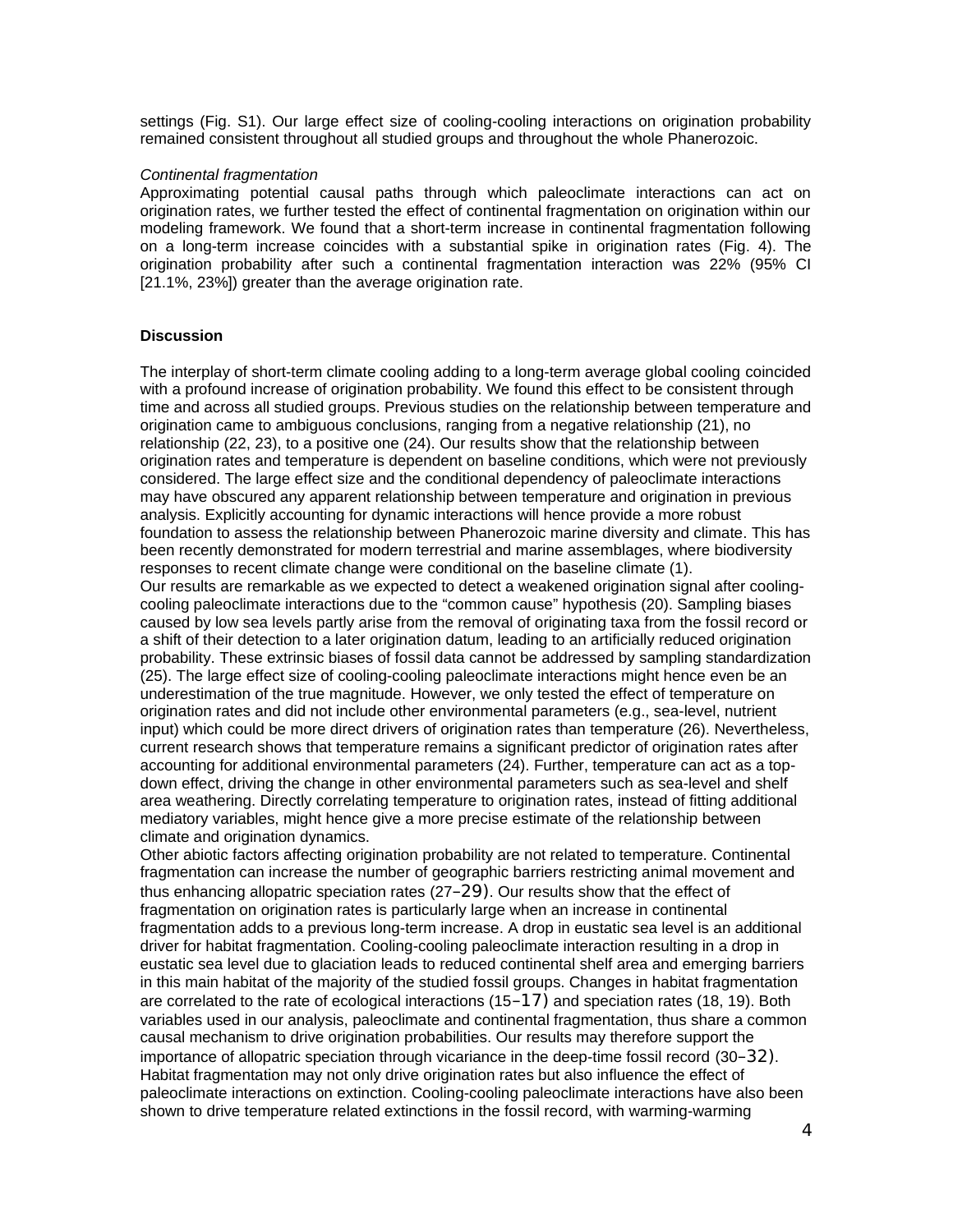interactions showing the same signal albeit with lower effect size (2). Vicariance might explain why the effect size for warming-warming interactions on extinction risk is reduced compared to cooling-cooling, even though the supposed underlying mechanism of niche conservatism does not differentiate between the two types of synergistic paleoclimate interactions (7–9). During warming-warming paleoclimate interaction, marine taxa could potentially escape adverse environment through range shifts. During cooling-cooling, however, geographic barriers resulting from sea level drop might impede migration, resulting in the observed increased extinction risk (2) and origination probability (this study) compared to warming-warming and all antagonistic paleoclimate interactions. Our findings agree with this proposed mechanism, as we found that paleoclimate interactions have a stronger impact on the origination rate of shallow water taxa, where a drop in sea level does result in more habitat fragmentation than for offshore taxa (see Supplementary Information).

Our study supports that evolutionary processes interact with climate by complex effects showing conditional dependencies. Explicitly integrating these interactions within a dynamic modeling framework leads to an improved discernment of origination patterns in the fossil record. Previous studies on the relationship of temperature and biodiversity in Earth's history came to ambiguous conclusions, a non-conformance likely to be fixed in the future by accounting for paleoclimate interactions (Fig. S2 and S3). However, the mechanisms underlying the grand association between evolution and the observed effect are still unclear. The interpretation offered here, a combination of niche conservatism and ecological effects arising from sea level change resulting in vicariance and allopatric speciation, could be at least partially tested by comparing responses of terrestrial and marine fossil groups to paleoclimate interactions. If sea level change plays a key role, terrestrial groups should show a distinctively different response to cooling-cooling compared to marine groups. Given the large effect of paleoclimate interactions on both extinction and origination, as well as the consistency of this effect through time and studied groups, determining the underlying causes of paleoclimate interactions will improve our mechanistic comprehension of evolutionary dynamics in Earth's history (33).

### **Materials and Methods**

#### *Fossil data*

All analyses were conducted at the genus level. We accessed data from the Paleobiology Database (PaleoDB, paleobiodb.org) on 21 April 2021, including all occurrences from the Ediacaran to the Holocene. We filtered the data to only comprise marine animal taxa and heterotrophic protists, i.e. the same taxonomic groups listed in Sepkoski's (33) compendium, following common processing recommendations (34). Previous studies on the relationship between temperature and biodiversity were mainly based on Sepkoski's compendium, rendering this data optimal for comparison purposes of our model structures. We binned the data to one of 80 geological stages (35), ranging from the Ordovician to the Pleistocene. Ordovician stages were resolved using biozone and formation entries due to potential stratigraphic errors (34). Further data cleaning included removal of uncertain taxonomical ranks, duplicates in bins, singlecollection, and single-reference taxa as well as missing higher-level taxonomy. Taxa confined to a single stage (singletons) were excluded as they tend to produce undesirable distortions of the fossil record (36). Collections from unlithified sediments were omitted to reduce sampling bias (18). We then applied shareholder quorum subsampling (SQS) for sampling standardization (37), using the divDyn R package (35). SQS is based on frequency distribution coverage of taxa, drawing collections until estimated coverage reaches a fixed target (i.e., until a shareholder quorum is attained). For this, we used a shareholder quorum of 0.8. SQS was applied excluding dominant taxa from all calculations involving frequencies and with a separate treatment of the largest collection in each time slice. We then used the first appearance datum of a genus as its time of origination. The origination signal for each genus was then expressed with a 1 for the time of origination, and a 0 for each time interval the genus was found in the fossil record after the time of origination. The final data set contained twelve major marine fossil phyla with sufficient data to include in the subsequent analysis (Fig. S4, Table S4).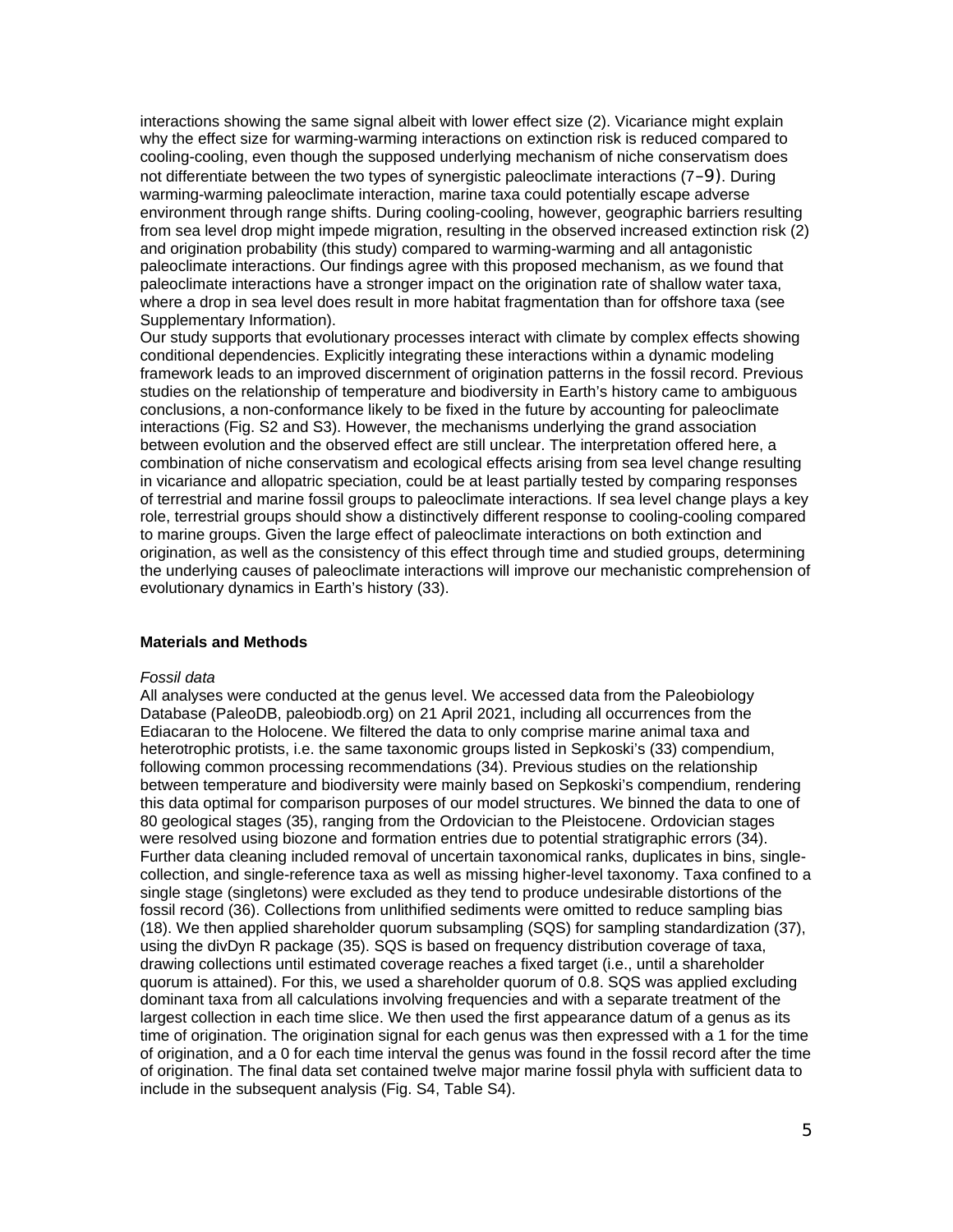### *Climate proxy data*

To reconstruct temperature change over time, we used the tropical whole surface water (mixed layers < 300 m deep) oxygen isotope data set from a compilation of marine carbonate isotopes (38). This temperature proxy is based on  $\delta^{18}$ O values of well-preserved calcareous shells. To get from raw  $\delta^{18}$ O values to temperature estimates, we applied the recommended data processing steps of Veizer & Prokoph (38). We first adjusted for the long-term trend in oxygen isotopic composition of seawater and averaged records from tropical and subtropical records. We then assigned the temperature data to geological stages to provide global mean temperature for each of the 80 stages used in our analysis. We additionally tested whether our choice in  $\delta^{18}$ O source and processing method biased our inference by repeating our whole analysis with  $\delta^{18}O$  isotope values from a different compilation and a different conversion of isotope values to temperature (see Supplementary Information).

### *Generalized linear mixed effect models*

All analyses were carried out in R (39). We used the lme4 package (40) to perform the regression analysis, and the tidyverse package compendium (41) for data processing and visualization. We quantified the effect of temperature change interacting with past temperature trends on origination probability using generalized linear mixed effect models with a binomial family error (GLMMs) (42). We used the origination signal from the fossil data as a response variable and a single interaction term including the long-term temperature trend and the short-term temperature change as a predictor variable:

GLM (Origination  $\sim$  Trend : Change + (1 | Genus), Family = Binomial).

Using the genus-level as a random effect, we accounted for the multiple occurrence of the same genus within the time-series fossil data. Additionally including stages as a second random effect did not increase model performance (Table S8, Fig. S5).

The short-term temperature change was calculated as the change in temperature for each geologic stage compared to the previous stage. Long-term temperature trends were calculated using ordinary least squares following the processing steps of Mathes et al. (2). For each stage included in the analysis, we calculated ten stages starting one stage prior to the focal stage, each covering a successively growing time of temperature history. We then used a dynamic model framework to select the best performing long-term trend (Table S5). This implies calculating 10 GLMMs for each trend while keeping the short-term change fixed. From these 10 GLMMs, we then selected the best performing model using Akaike's Information Criterion (AIC) . Instead of calculating one model for all short-term changes, we distinguished short-term warming from short-term cooling. This enabled us to quantify the differences in origination probability per paleoclimate interaction (cooling-cooling, warming-cooling, cooling-warming, warming-warming, where the first word denotes the long-term temperature trend, and the second word the shortterm temperature change). We used AIC for comparison of model performance. For likelihood approximation, we applied adaptive Gauss-Hermite quadrature (43), which reduces bias and is more robust than other approximation methods (42). We used 25 quadrature points per scalar integral, which is the maximum number of nodes in the quadrature formula of the lme4 package.

### *Origination probability*

We separated the predicted origination response of each type of paleoclimate interaction from our GLMMs using the predict() function on the actual fossil data. Any resulting distributions for the origination probability hence reflect climate conditions experienced by the focal fossil group. We calculated the average origination probability as the mean of both model intercepts (i.e., of the model for short-term warming and for short-term cooling).

#### *Effect size*

We applied non-parametric bootstrapping (44) (Fig. S6) and Bayesian estimation (45) to the predicted origination response of our GLMMs to calculate the difference in means between origination probability after cooling-cooling compared to all other paleoclimate interactions. While doing so, we accounted for the non-parametric nature of the data (Fig. S7). Bootstrapping was conducted via the infer package (47) based on 2000 repetitions. For Bayesian estimation, we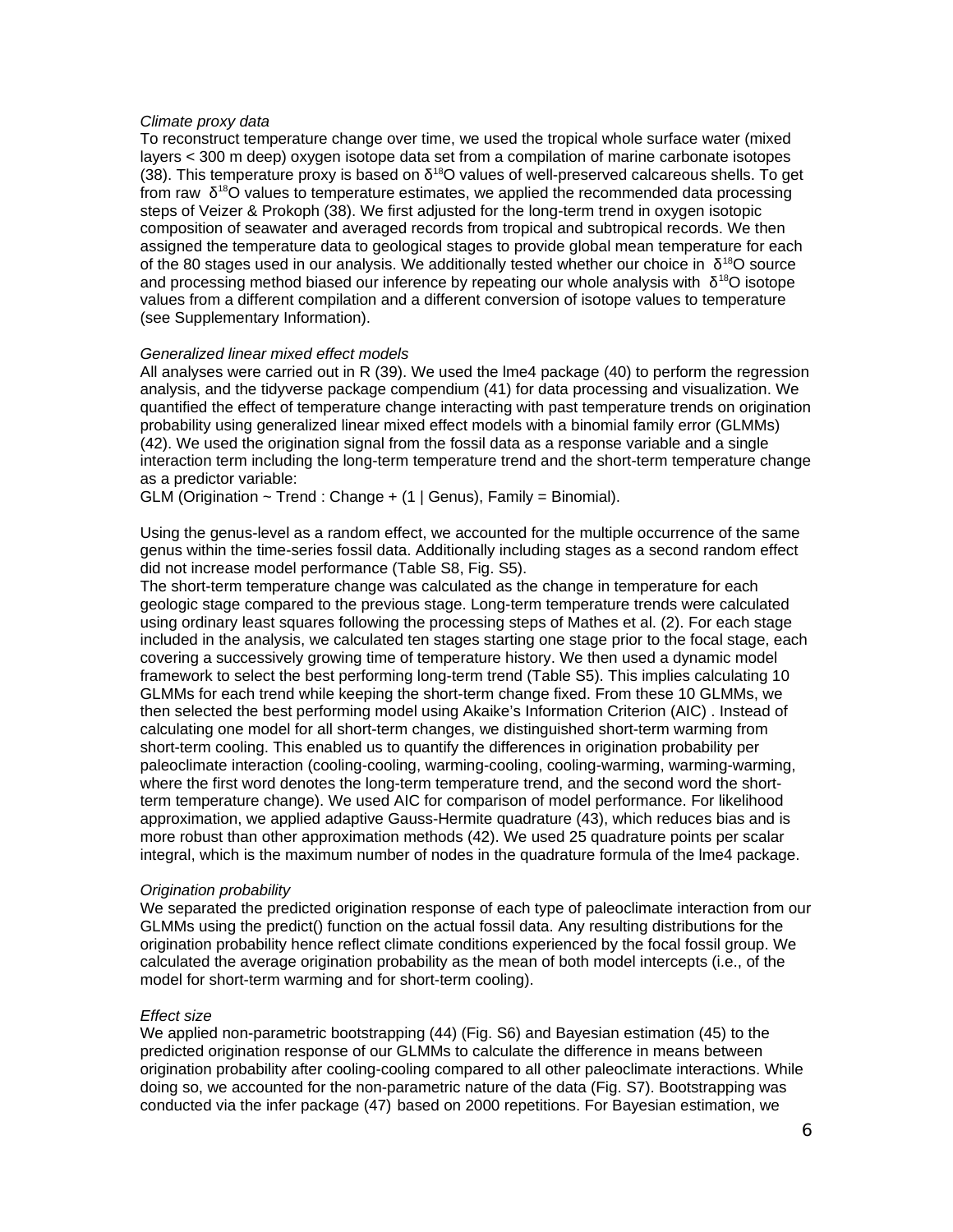used a Markov Chain Monte Carlo method with four chains, 1000 iterations, and 500 warm-up iterations via the brms package (48). We used a weakly informed prior for the group mean based on realistic values for origination rates. We further constrained this prior to values between 0 and 100, representing the absolute minimum and maximum values for origination rates expressed in percentage points. The prior for the response variable was sampled from the Student's tdistribution, rendering the model more robust against outliers. We further modeled the sigma coefficient for each paleoclimate interaction individually, allowing group-wise comparisons. The prior for these group variances was sampled from the cauchy-distribution. All model estimates successfully converged using these priors and model parameters. The overall increase of origination probability after cooling-cooling paleoclimate interactions was calculated by dividing the estimated difference of means by the baseline probability of origination. Further, we calculated Cohen's d effect size based on the raw output of our GLMMs as well as posterior distributions after Bayesian estimation using the formula:

$$
(\mu_1 - \mu_2)
$$

$$
\sqrt{\left(\sigma_1^2 + \sigma_2^2\right)/2}
$$

We then calculated 95% Wald confidence intervals for the applied non-parametric bootstrapping results and 89% highest posterior density intervals for the Bayesian estimation (49). Cohen's d is reported to present the magnitude of the reported effects in a standardized, scale-independent metric and is aimed to facilitate the incorporation of our results in a meta-analytical framework.

### *Group differences*

Based on the results from our GLMMs, we calculated the log-odds ratio for each major fossil group and for each Phanerozoic Era spanning all studied stages. A second approach was to group geologic stages together to get to a finer temporal resolution than the Phanerozoic Eras (Table S3). Grouping of the stages was necessary to obtain a sufficient number of observations to calculate the log-odds ratio and was based on the number of stages included, resulting in evenly spaced intervals. The oldest interval ranged from the Tremadocian to Lochkovian, the second from the Pragian to Artinskian, the third from the Kungurian to Pliensbachian, the fourth from the Toarcian to Turonian, and the youngest period from the Coniacian to Pleistocene. We did not calculate group differences for phyla where data were insufficient to get a log-odds ratio estimate. To compare changes between shallow and deep-water taxa, we used the environmental information included in the fossil occurrence data set. We separately predicted the origination response for onshore and offshore taxa using our GLMMs. We then calculated the difference in means between origination probability after cooling-cooling compared to all other paleoclimate interactions for each group using Bayesian estimation. The comparison between onshore and offshore taxa was then conducted using samples from the posterior of the Bayesian estimation model (Fig. S1).

### *Continental fragmentation*

To estimate whether habitat space and vicariance might be the mechanisms through which paleoclimate interactions act on origination probability, we included continental fragmentation as an explanatory variable in our model framework. We used a continental fragmentation index (29) (Fig. S8) accessed via the accompanying GitHub repository

(https://github.com/UW-Macrostrat/PNAS\_201702297). Data processing was similar to processing of temperature data, including the calculation of short-term changes and long-term trends in continental fragmentation. We then compared the origination probability for marine genera for each possible interaction of short-term and long-term continental fragmentation (increase-increase, increase-decrease, decrease-increase, decrease-decrease) using the same analysis as for paleoclimate.

#### *Robustness testing*

We further conducted additional tests on both raw data and our models to test for explicit biases in our analytical framework. These robustness tests and their results are described in detail in the accompanying supporting information file and include: A model comparison between traditional model estimates and paleoclimate interactions, cross-correlation tests for temperature data and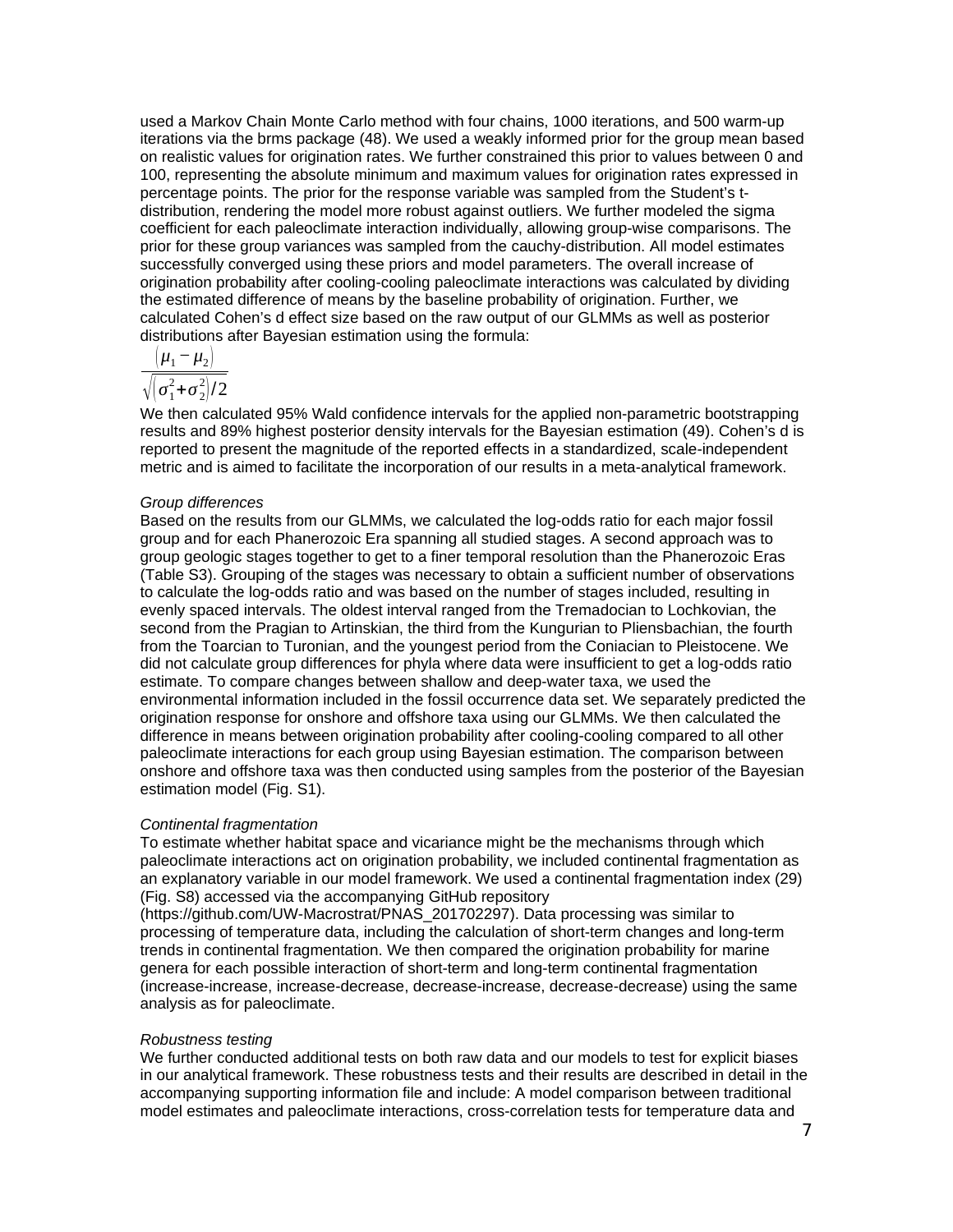the continental fragmentation index, tests for the inclusion of an additional random effect in the GLMMs, tests for the dependence of inference on  $\delta^{18}$ O isotope data for paleo-temperature estimation, and posterior predictive checks as well as convergence diagnostics for the Bayesian estimation.

## **Acknowledgments**

This work was supported by the Deutsche Forschungsgemeinschaft (KI 806/16–1 and STE 2360/2-1) and is embedded in the Research Unit TERSANE (FOR 2332: Temperature-related stressors as a unifying principle in ancient extinctions). M.J.S. acknowledges support by European Research Council grant no. 741413 Humans on Planet Earth (HOPE). This is Paleobiology Database Publication #

# **References**

- 1. L. H. Antão, et al., Temperature-related biodiversity change across temperate marine and terrestrial systems. Nature Ecology & Evolution **4**, 927–933 (2020).
- 2. G. H. Mathes, J. van Dijk, W. Kiessling, M. J. Steinbauer, Extinction risk controlled by interaction of long-term and short-term climate change. Nat Ecol Evol **5**, 304–310 (2021).
- 3. J.-C. Svenning, W. L. Eiserhardt, S. Normand, A. Ordonez, B. Sandel, The Influence of Paleoclimate on Present-Day Patterns in Biodiversity and Ecosystems. Annual Review of Ecology, Evolution, and Systematics **46**, 551–572 (2015).
- 4. A. M. Lister, The impact of Quaternary Ice Ages on mammalian evolution. Philos Trans R Soc Lond B Biol Sci **359**, 221–241 (2004).
- 5. M. Maldonado-Coelho, Climatic oscillations shape the phylogeographical structure of Atlantic Forest fireeye antbirds (Aves: Thamnophilidae). Biological Journal of the Linnean Society, 25 (2012).
- 6. J. M. Postigo-Mijarra, C. Morla, E. Barrón, C. Morales-Molino, S. García, Patterns of extinction and persistence of Arctotertiary flora in Iberia during the Quaternary. Review of Palaeobotany and Palynology, 12 (2010).
- 7. M. J. Hopkins, C. Simpson, W. Kiessling, Differential niche dynamics among major marine invertebrate clades. Ecology Letters **17**, 314–323 (2014).
- 8. A. L. Stigall, When and how do species achieve niche stability over long time scales? Ecography **37**, 1123–1132 (2014).
- 9. J. J. Wiens, C. H. Graham, Niche Conservatism: Integrating Evolution, Ecology, and Conservation Biology. Annual Review of Ecology, Evolution, and Systematics **36**, 519–539 (2005).
- 10. D. J. Button, Mass extinctions drove increased global faunal cosmopolitanism on the supercontinent Pangaea. NATURE COMMUNICATIONS, 8 (2017).
- 11. S. E. Gilman, M. C. Urban, J. Tewksbury, G. W. Gilchrist, R. D. Holt, A framework for community interactions under climate change. Trends in Ecology & Evolution **25**, 325–331 (2010).
- 12. D. M. Raup, Size of the Permo-Triassic Bottleneck and Its Evolutionary Implications. Science **206**, 217–218 (1979).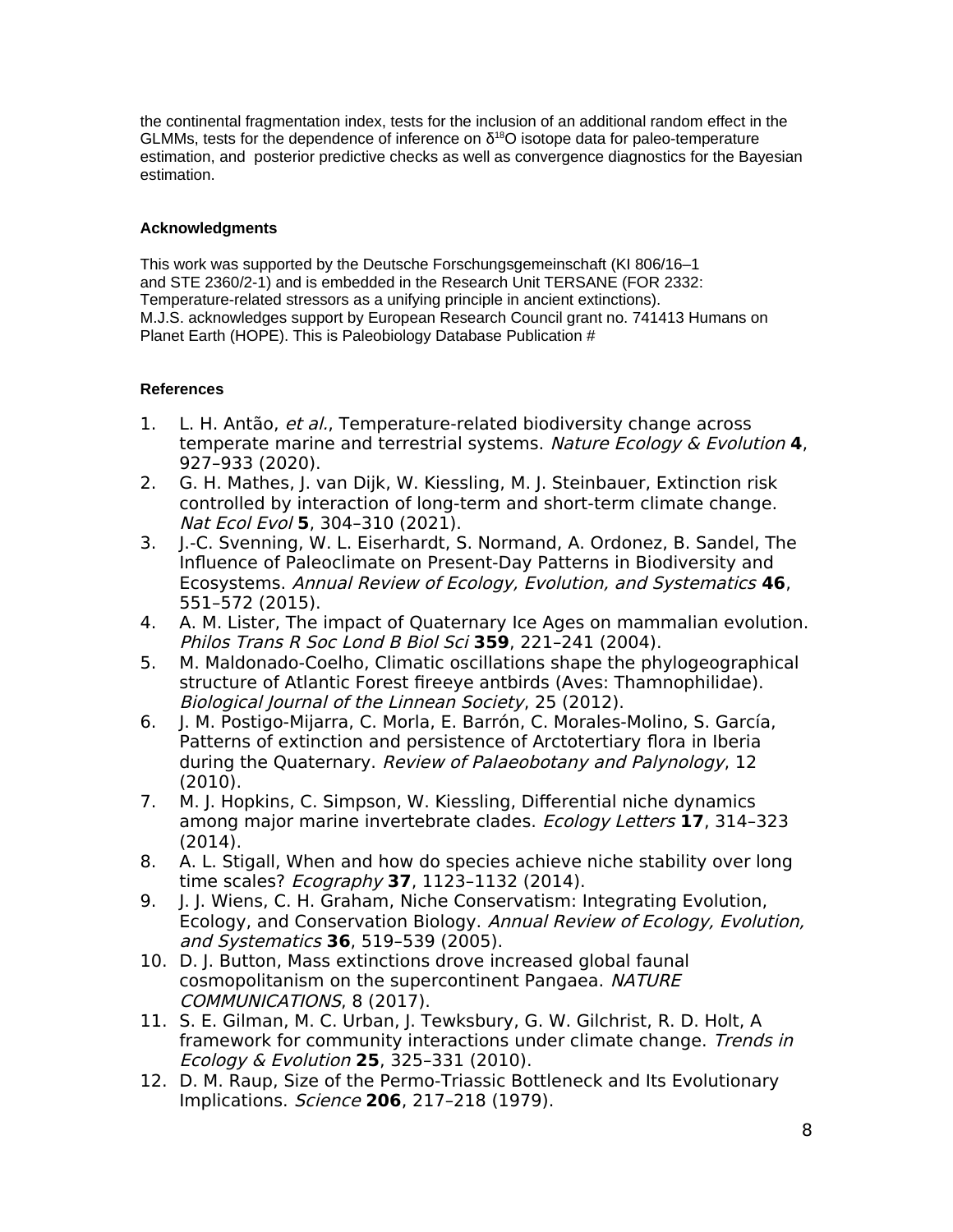- 13. A. R. Templeton, The reality and importance of founder speciation in evolution. BioEssays **30**, 470–479 (2008).
- 14. L. M. Wahl, P. J. Gerrish, I. Saika-Voivod, Evaluating the Impact of Population Bottlenecks in Experimental Evolution. Genetics Society of America **162**, 12 (2002).
- 15. M. S. Schuler, J. M. Chase, T. M. Knight, Habitat patch size alters the importance of dispersal for species diversity in an experimental freshwater community. Ecol Evol **7**, 5774–5783 (2017).
- 16. D. Tilman, Competition and Biodiversity in Spatially Structured Habitats. Ecology **75**, 2–16 (1994).
- 17. J. W. Valentine, Climatic Regulation of Species Diversification and Extinction. Geol Soc America Bull **79**, 273 (1968).
- 18. J. Alroy, Dynamics of origination and extinction in the marine fossil record. Proceedings of the National Academy of Sciences **105**, 11536– 11542 (2008).
- 19. E. Mayr, R. J. O'Hara, The biogeographic evidence supporting the Pleistocene forest refuge hypothesis. Evolution **40**, 55–67 (1986).
- 20. S. E. Peters, Geologic constraints on the macroevolutionary history of marine animals. Proceedings of the National Academy of Sciences **102**, 12326–12331 (2005).
- 21. P. J. Mayhew, G. B. Jenkins, T. G. Benton, A long-term association between global temperature and biodiversity, origination and extinction in the fossil record. Proc. R. Soc. B. **275**, 47–53 (2008).
- 22. J. Alroy, P. L. Koch, J. C. Zachos, Global Climate Change and North American Mammalian Evolution. Paleobiology **26**, 259–288 (2000).
- 23. D. R. Prothero, Does climatic change drive mammalian evolution? GSA today **9**, 1 (1999).
- 24. P. J. Mayhew, M. A. Bell, T. G. Benton, A. J. McGowan, Biodiversity tracks temperature over time. Proc Natl Acad Sci USA **109**, 15141–15145 (2012).
- 25. S. E. Peters, Genus extinction, origination, and the durations of sedimentary hiatuses. Paleobiology **32**, 387–407 (2006).
- 26. A. L. Cárdenas, P. J. Harries, Effect of nutrient availability on marine origination rates throughout the Phanerozoic eon. Nature Geoscience **3**, 430–434 (2010).
- 27. W. Kiessling, Promoting marine origination. Nature Geosci **3**, 388–389 (2010).
- 28. J. W. Valentine, E. M. Moores, Plate-tectonic Regulation of Faunal Diversity and Sea Level: a Model. Nature **228**, 657–659 (1970).
- 29. A. Zaffos, S. Finnegan, S. E. Peters, Plate tectonic regulation of global marine animal diversity. Proc Natl Acad Sci USA **114**, 5653–5658 (2017).
- 30. N. Eldredge, The Allopatric Model and Phylogeny in Paleozoic Invertebrates. Evolution **25**, 156 (1971).
- 31. E. Mayr, Animal species and evolution. Animal species and evolution. (1963).
- 32. A. L. Stigall, J. E. Bauer, A. R. Lam, D. F. Wright, Biotic immigration events, speciation, and the accumulation of biodiversity in the fossil record. Global and Planetary Change **148**, 242–257 (2017).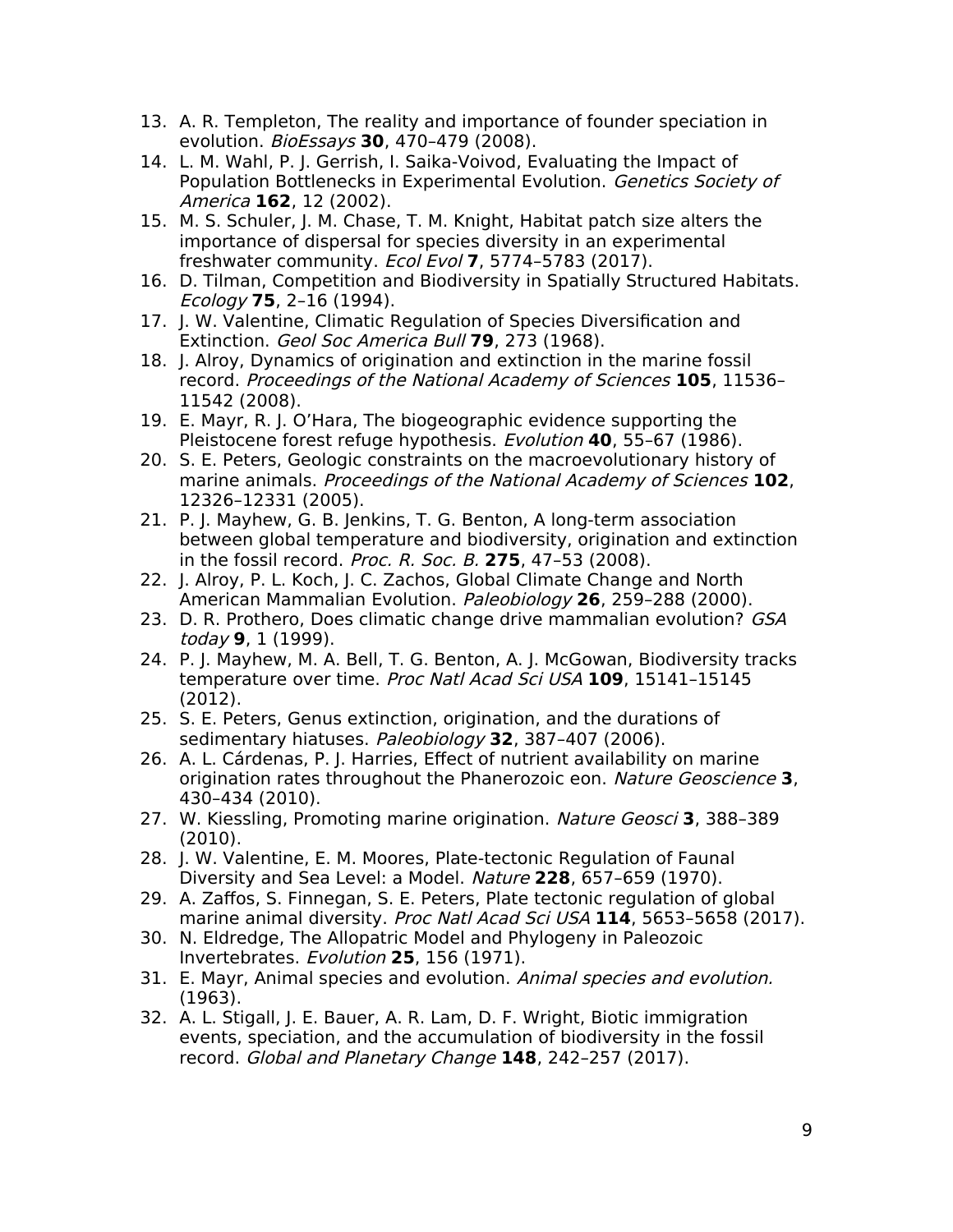- 33. D. Jablonski, Extinction and the spatial dynamics of biodiversity. Proceedings of the National Academy of Sciences **105**, 11528–11535 (2008).
- 34. J. J. Sepkoski, A compendium of fossil marine animal genera. Bulletins of American paleontology **363**, 1–560 (2002).
- 35. À. T. Kocsis, C. J. Reddin, J. Alroy, W. Kiessling, The R package divDyn for quantifying diversity dynamics using fossil sampling data. Methods in Ecology and Evolution **10**, 735–743 (2019).
- 36. J. G. Ogg, G. M. Ogg, F. M. Gradstein, A concise geologic time scale: 2016 (Elsevier, 2016).
- 37. M. Foote, Origination and extinction components of taxonomic diversity: general problems. Paleobiology **26**, 74–102 (2000).
- 38. J. Alroy, Fair sampling of taxonomic richness and unbiased estimation of origination and extinction rates. The Paleontological Society Papers **16**, 55–80 (2010).
- 39. J. Veizer, A. Prokoph, Temperatures and oxygen isotopic composition of Phanerozoic oceans. Earth-Science Reviews **146**, 92–104 (2015).
- 40. R Core Team, R: A Language and Environment for Statistical Computing (R Foundation for Statistical Computing, 2021).
- 41. D. Bates, M. Mächler, B. Bolker, S. Walker, Fitting linear mixed-effects models using lme4. *Journal of Statistical Software*, 1-48 (2015).
- 42. H. Wickham, et al., Welcome to the Tidyverse. Journal of Open Source Software **4**, 1686 (2019).
- 43. B. M. Bolker, et al., Generalized linear mixed models: a practical guide for ecology and evolution. Trends in ecology & evolution **24**, 127–135 (2009).
- 44. J. C. Pinheiro, E. C. Chao, Efficient Laplacian and adaptive Gaussian quadrature algorithms for multilevel generalized linear mixed models. Journal of Computational and Graphical Statistics **15**, 58–81 (2006).
- 45. C. Z. Mooney, Bootstrap statistical inference: Examples and evaluations for political science. American Journal of Political Science, 570–602 (1996).
- 46. J. K. Kruschke, Bayesian estimation supersedes the t test. *Journal of* Experimental Psychology: General **142**, 573 (2013).
- 47. A. Bray, C. Ismay, E. Chasnovski, B. Baumer, M. Cetinkaya-Rundel, *infer:* Tidy Statistical Inference (2021).
- 48. P.-C. Bürkner, brms: An R package for Bayesian multilevel models using Stan. Journal of statistical software **80**, 1–28 (2017).
- 49. R. McElreath, *Statistical Rethinking, 2nd Edition* (2020) (March 5, 2021).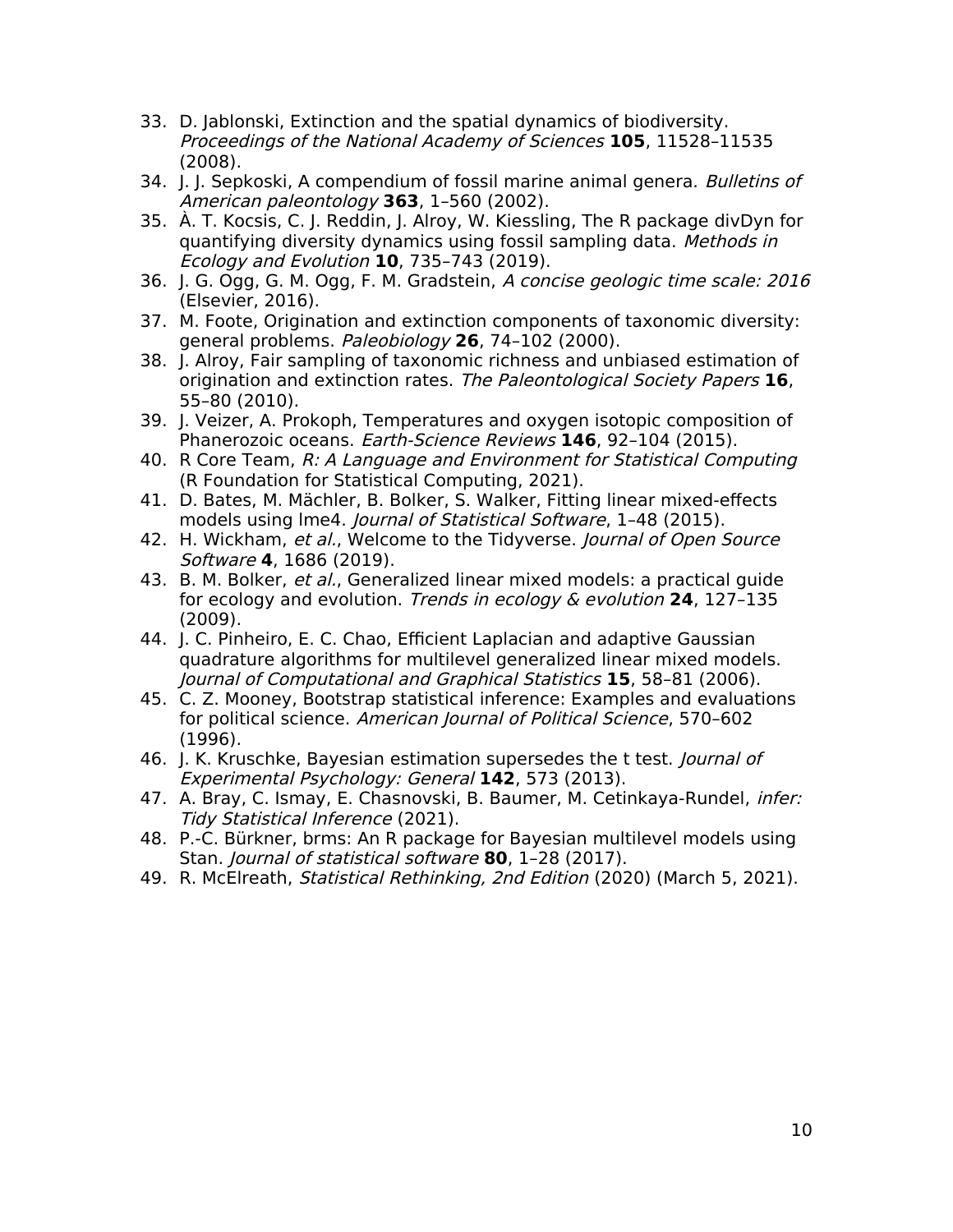### **Figure legends**



**Figure 1.** Origination probability. Total response distributions to paleoclimate interactions as predicted by generalized linear mixed effect models. Thick gray lines show the median origination probability per paleoclimate interaction, and the black line depicts the median probability for all interactions combined.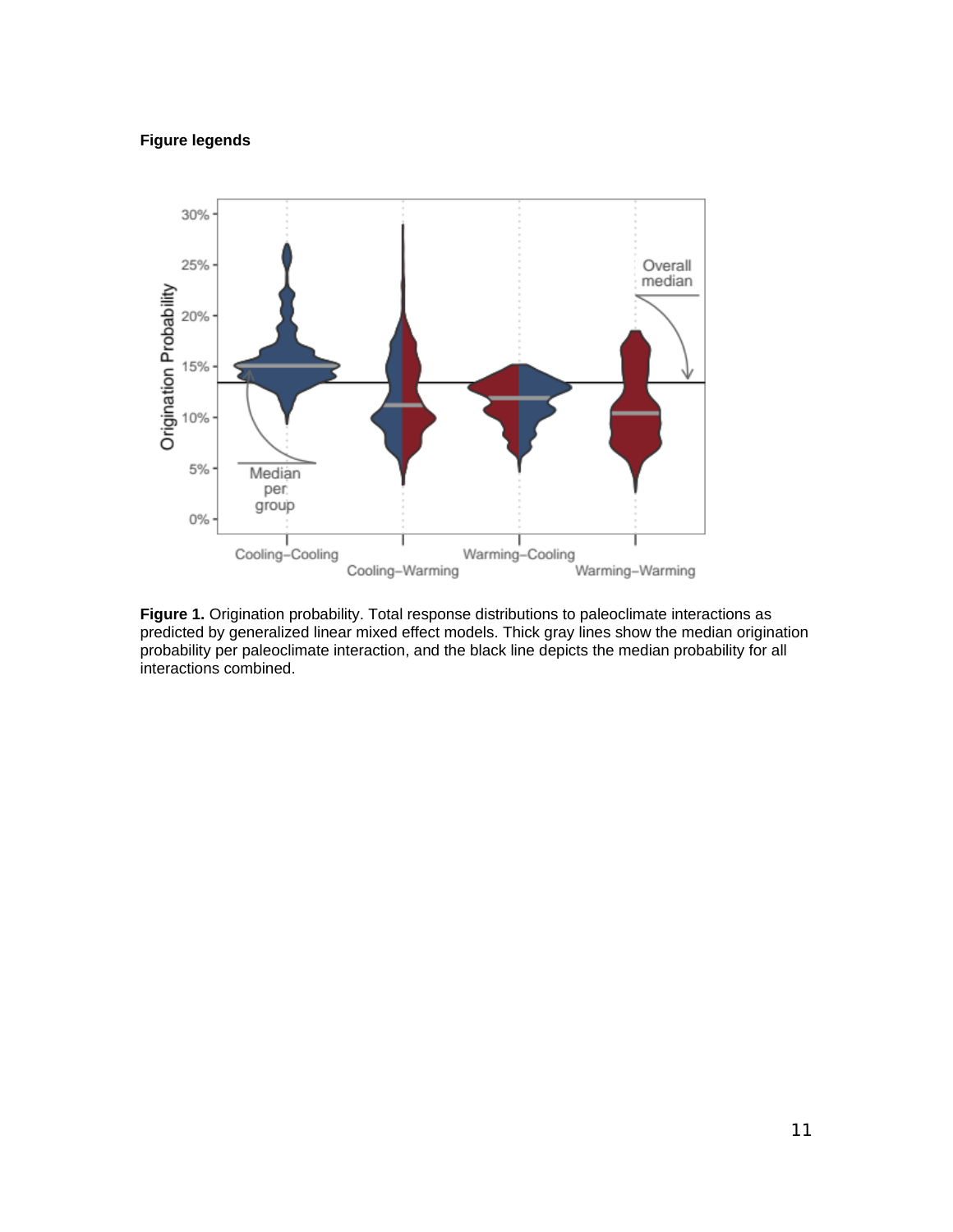

**Figure 2.** Effect size. A) Difference in medians between origination probability after coolingcooling compared to all other paleoclimate interactions. B) Overall increase of origination probability after cooling-cooling paleoclimate interactions compared to baseline probability. C) Cohen's d effect size of the observed change in probability after cooling-cooling paleoclimate interactions. Points show median estimates. Light gray lines delineate 95% confidence intervals (CI) based on non-parametric bootstrapping. Dark gray lines depict 89% highest posterior density intervals (HPDI) based on Bayesian regression.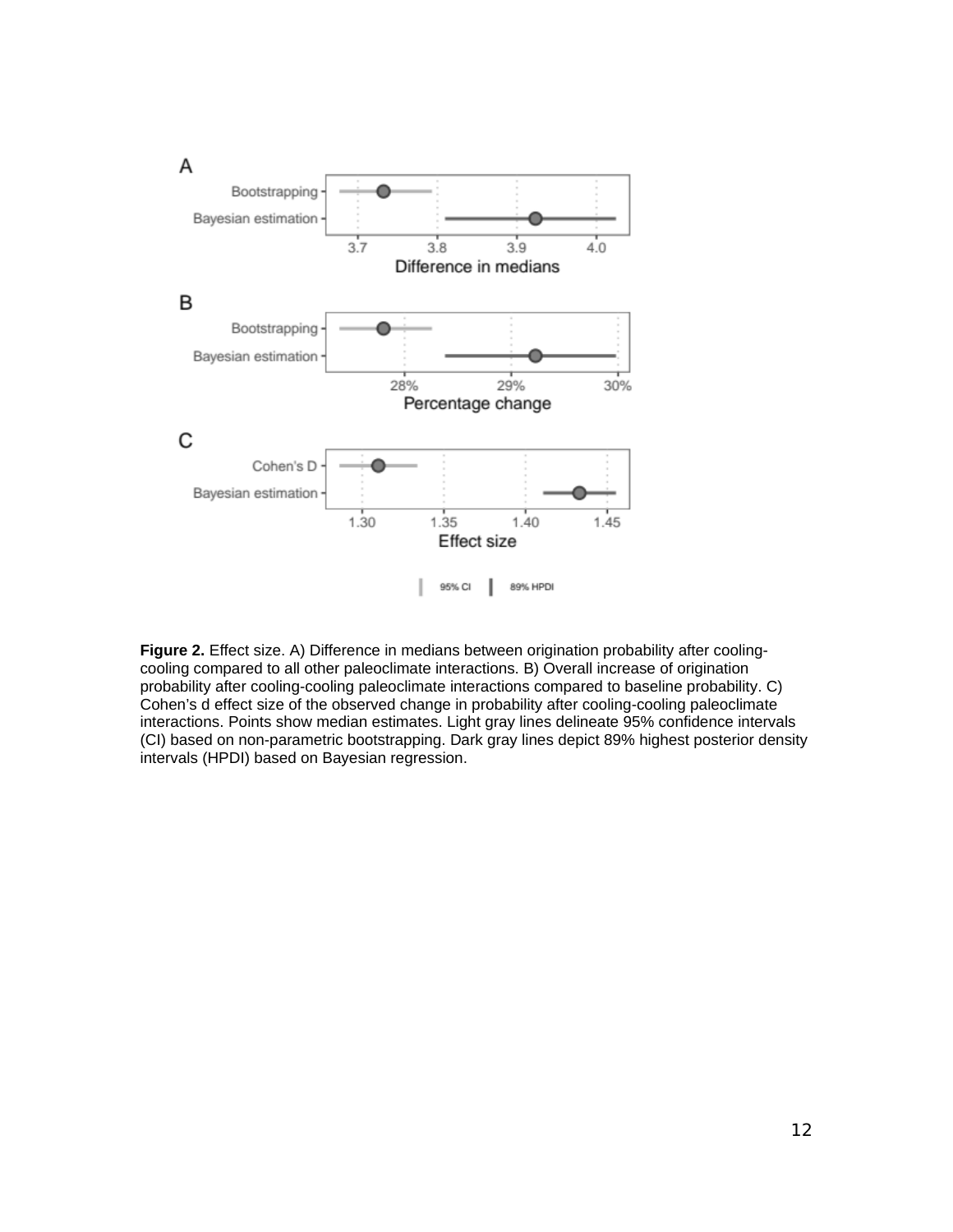

**Figure 3.** Group differences. Origination likelihood for all major phyla and across time after cooling-cooling compared to all other paleoclimate interactions. The red point shows the overall response, gray points per phyla, and brown points response per Era. Gray lines show 95% confidence intervals. The phyla Hemichordata and Nematoda as well as the Cambrian were removed from the analysis due to insufficient data. The red line delineates a log odds ratio of zero. Values above this line indicate a higher probability to originate after cooling-cooling compared to all other paleoclimate interactions.